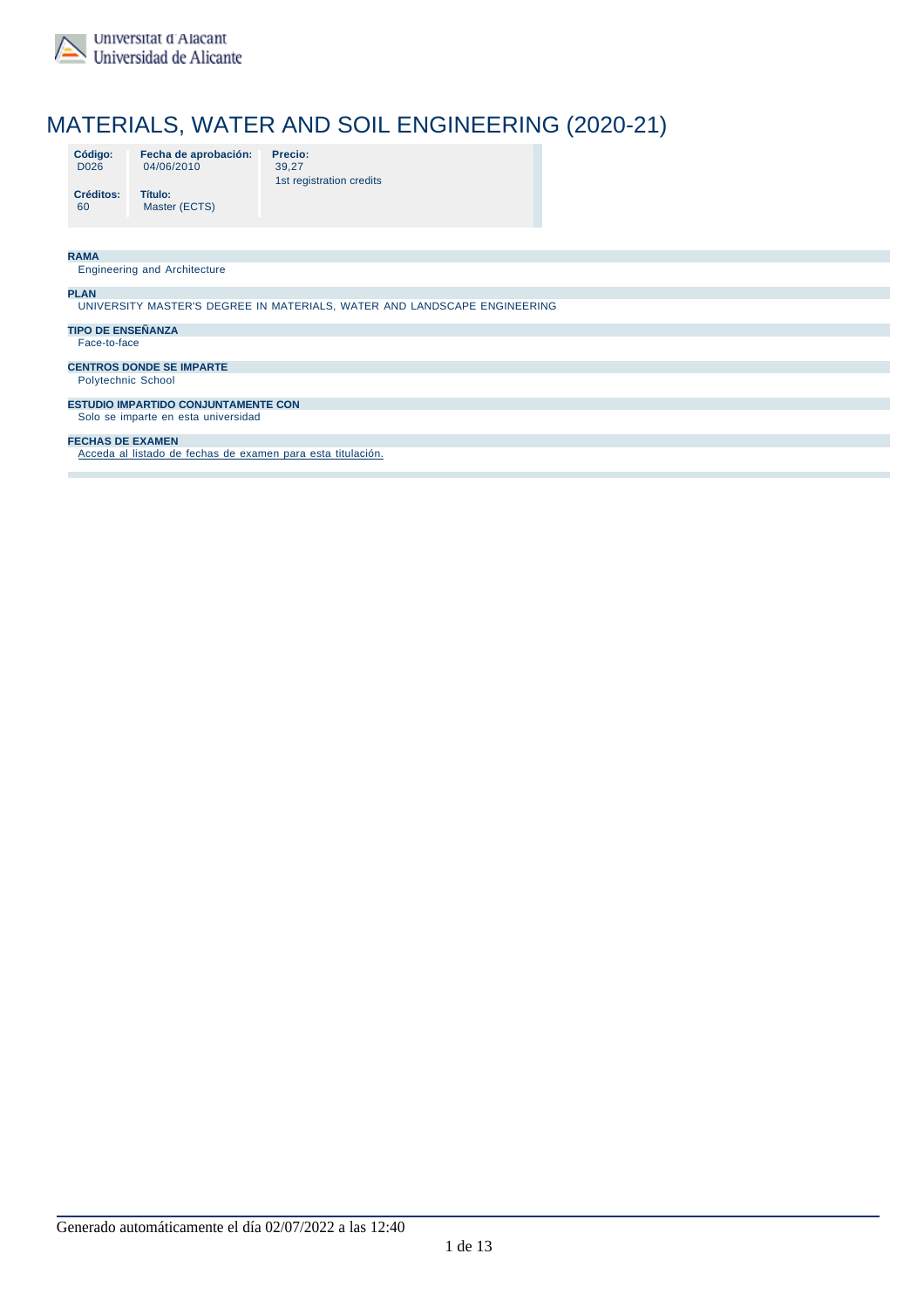

# **PLAN DE ESTUDIOS OFERTADO EN EL CURSO 2020-21**

|                      | <b>COMPULSORY SUBJECTS</b> |                   |   | 33 créditos                                                                                                     |
|----------------------|----------------------------|-------------------|---|-----------------------------------------------------------------------------------------------------------------|
| Curso                |                            | Título            |   | Créditos<br>Subject                                                                                             |
| 1                    |                            | <b>COMPULSORY</b> | 3 | 11901 - STATISTICAL METHODS APPLIED TO ENGINEERING                                                              |
| $\blacktriangleleft$ |                            | <b>COMPULSORY</b> | 3 | 11902 - PHYSICAL FUNDAMENTALS OF VIBRATORY AND UNDULATORY PHENOMENA                                             |
| $\overline{1}$       |                            | <b>COMPULSORY</b> | 3 | 11903 - DYNAMIC ANALYSIS OF STRUCTURES FOR ANTI SEISMIC CONSTRUCTION                                            |
| $\mathbf{1}$         |                            | <b>COMPULSORY</b> | 3 | 11906 - SCIENCE AND TECHNOLOGY OF INORGANIC BINDERS AND PHYSICO-CHEMICAL<br>DETERIORATION PROCESSES OF CONCRETE |
| $\mathbf{1}$         |                            | <b>COMPULSORY</b> | 3 | 11907 - SUPPLEMENTARY CEMENTING MATERIALS AND SUSTAINABILITY IN CIVIL<br><b>ENGINEERING</b>                     |
| $\mathbf{1}$         |                            | <b>COMPULSORY</b> |   | 11908 - DURABILITY OF CONCRETE CONSTRUCTIONS<br>3                                                               |
| $\mathbf{1}$         |                            | <b>COMPULSORY</b> | 3 | 11909 - METALLIC CORROSION IN CONSTRUCTION                                                                      |
| $\mathbf{1}$         |                            | <b>COMPULSORY</b> | 3 | 11910 - SPECIAL CONCRETES                                                                                       |
| $\mathbf{1}$         |                            | <b>COMPULSORY</b> | 3 | <b>11917 - INTRODUCTION TO GIS</b>                                                                              |
| $\blacktriangleleft$ |                            | <b>COMPULSORY</b> | 3 | 11918 - ROCK MECHANICS                                                                                          |
| 1                    |                            | <b>COMPULSORY</b> | 3 | 11924 - HYDRAULIC STRUCTURES                                                                                    |
| Curso                | <b>OPTIONAL SUBJECTS</b>   | Título            |   | 21 créditos<br>Créditos<br>Subject                                                                              |
| $\mathbf{1}$         |                            | <b>OPTIONAL</b>   | 3 | 11904 - FINITE ELEMENT METHOD AS APPROXIMATION METHOD APPLIED TO ENGINEERING<br><b>PROBLEMS</b>                 |
| $\mathbf{1}$         |                            | <b>OPTIONAL</b>   | 3 | 11905 - NUMERICAL METHODS WITH SYMBOLIC MANIPULATORS APPLIED TO ENGINEERING<br><b>PROBLEMS</b>                  |
| $\mathbf{1}$         |                            | <b>OPTIONAL</b>   | 3 | 11911 - PHYSICO-MECHANICAL CHARACTERIZATION OF CONCRETE WITH RECYCLED<br><b>AGGREGATES</b>                      |
| $\mathbf{1}$         |                            | <b>OPTIONAL</b>   | 3 | 11912 - METHODS OF DETECTION AND PREVENTION OF DAMAGE IN BUILDINGS AND CIVIL<br><b>STRUCTURES</b>               |
| $\blacktriangleleft$ |                            | <b>OPTIONAL</b>   |   | 3<br>11913 - EXPERIMENTAL PROCEDURES FOR ASSESSING CORROSION                                                    |
| 1                    |                            | <b>OPTIONAL</b>   | 3 | 11914 - MULTIFUNCTIONAL CONDUCTIVE CONCRETES                                                                    |
| $\mathbf{1}$         |                            | <b>OPTIONAL</b>   | 3 | 11915 - MICROSTRUCTURAL CHARACTERIZATION TECHNIQUES OF CONSTRUCTION<br><b>MATERIALS</b>                         |
|                      |                            | <b>OPTIONAL</b>   | 3 | 11916 - DESIGN OF STRUCTURES WITH COMPOSITE MATERIALS                                                           |
| $\mathbf{1}$         |                            | <b>OPTIONAL</b>   | 3 | 11919 - SLOPE AND HILLSIDE STABILITY                                                                            |
| $\mathbf{1}$         |                            | <b>OPTIONAL</b>   | 3 | 11920 - PATHOLOGY OF FOUNDATIONS                                                                                |
| 1                    |                            |                   |   |                                                                                                                 |
| $\blacktriangleleft$ |                            | <b>OPTIONAL</b>   | 3 | 11922 - ANALYSIS OF NON-INVASIVE TECHNIQUES FOR CIVIL ENGINEERING                                               |
| 1                    |                            | <b>OPTIONAL</b>   | 3 | 11923 - BASICS ON FINITE ELEMENTS MODELING                                                                      |
| $\overline{1}$       |                            | <b>OPTIONAL</b>   | 3 | 11925 - ADVANCED FLUVIAL ENGINEERING                                                                            |

| ______ |                           | _________                          | _______ |
|--------|---------------------------|------------------------------------|---------|
|        |                           |                                    |         |
|        | <b>END OF MASTER WORK</b> | <b>HESIS</b><br>1921<br>- MASTER'S |         |
|        |                           |                                    |         |

Superado este bloque se obtiene

**MASTER'S DEGREE IN MATERIALS, WATER AND SOIL ENGINEERING**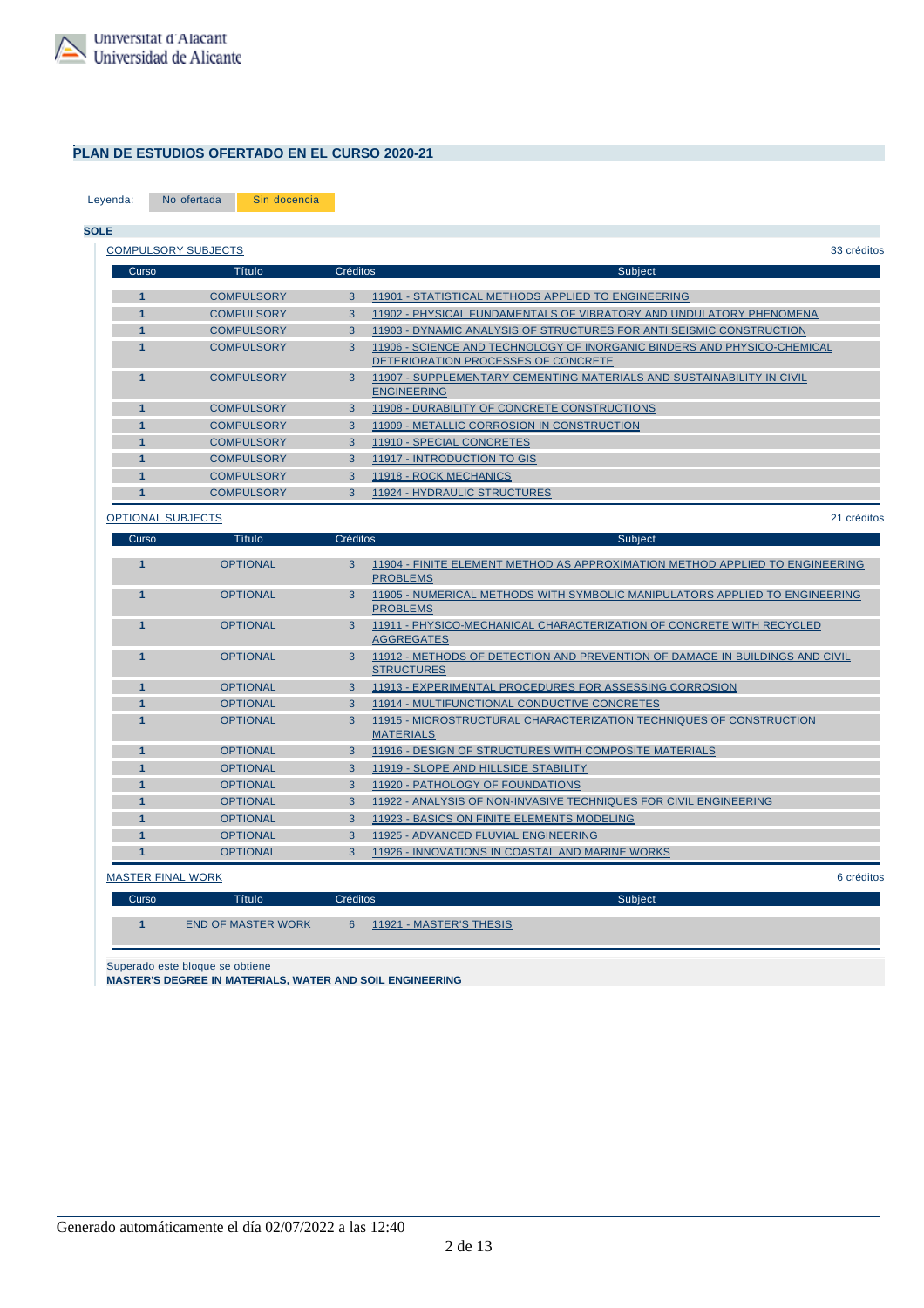

#### **OBJECTIVES**

The objective of this Master's Degree course is to train professionals and academics in the fields of construction and soil engineering, with the aim of meeting the growing demand for experts which has arisen as a result both of an increase in the construction of infrastructures and of the interest shown in environmentally aware management of hydraulic resources in terms of soil and structures. The course offers a wide range of options in the fields of Materials and Soil Engineering, and represents a cross-disciplinary training which integrates Hydraulics as a dynamic agent affecting the materials involved in engineering and the natural processes which influence structures and the soil on which they are built.

The Master's course consists of practical and specialised courses which also address the specific needs of the various branches of Materials Engineering ("Special Concretes" and "Durability of Concrete Structures", among others), of Soil Engineering ("Rock Mechanics" and "Foundation Pathologies", among others) and Hydraulic Engineering ("Hydraulic Structures").

It also includes subjects which serve as a point of connection between Hydraulic and Soil Engineering, through the flow of dense fluids ("Advanced River Engineering"), and between these and Materials Engineering, through an examination of coastal dynamics, how the coast is affected and the tools available and necessary for its protection ("Innovation in Maritime and Coastal Works"). These subjects have been designed in order to provide the experience and basic tools necessary for undertaking research.

In addition to providing a training in theoretical research and practice specific to different fields of application, the individual subjects offered within the subject areas provide a training which covers generic, cross-disciplinary needs, focusing on topics common to the different branches of Engineering such as the use of cartographic tools for land management ("Introduction to GIS") or numerical methods ("Finite Elements Method as an Approach Applied to Engineering Problems", "Numerical Methods and Symbol Manipulators Applied to Engineering Problems", "Statistical Methods Applied to Engineering"). A series of courses has thus been established enabling students to choose their area of study, and which contributes to a specialised, cross-disciplinary and multi -disciplinary training.

The principle objective of the programme is to train specialised professionals and researchers in the application of methodologies and techniques for detection , diagnosis, analysis and representation, decision-making, assessment and the preparation of studies and projects in sustainable engineering in relation to the natural environment and the natural processes that occur therein.

Complementary to the students' curriculum, the Master's Degree course offers a number of activities aimed at providing students with multidisciplinary opportunities and experiences, similar to those offered on the Master's courses in "Soil and Seismic Engineering" (Polytechnic University of Catalonia) or "Architecture, Structures and Technology" (Polytechnic of Milan), among other national and international benchmark centres.

Besides attaining abilities, skills and knowledge in areas of engineering pertaining to the interaction of construction materials with soil and water (which is of great importance when undertaking research in related areas in order to obtain a doctorate), students will also acquire the professional skills described by national and international networks and organisations, enabling a deeper understanding of civil engineering.

Having successfully completed their Master's Degree, students will have attained a sufficient scientific, technical and methodological level to undertake design, planning, management, maintenance, conservation and exploitation, and will be able to apply their technical capacity to R&D&i projects or to advanced technical professional practice.

The fundamental objective of this Master's Degree course is to offer students an advanced, multidisciplinary training aimed at professional research, which will equip them to successfully enter the following rapidly developing fields of engineering:

Research in Hydraulic Engineering.

Research in Materials Engineering.

Research in Soil Engineering.

Research in Hydraulic Engineering (projects, construction and maintenance of hydraulic structures, management, planning and exploitation of hydraulic infrastructures, planning hydraulic resources, town planning based on sustainable development).

Research in Materials Engineering (standards, bases and mechanisms of corrosion, new construction materials and their applications, materials testing, environmental sustainability criteria, techniques for characterising, modelling, reporting and diagnosing structural damage, durability of materials). Research in Soil Engineering (observation and diagnosis of foundation and wall pathologies, writing reports, constructive solutions, improvement techniques. calculating slope and hillside stability, instrumentation systems, numerical models, testing techniques, geographic information systems, database design). Application of the appropriate research methodologies to the above lines of research.

For each area of research, a more detailed explanation is given below of these objectives as they relate to students' training:

• To possess current knowledge of each subject area:

or Research problems which have been resolved, together with the techniques used,

or Research problems which remain unresolved,

or Currently open areas of research.

- To study techniques which improve on the presently existing possibilities.
- To explain the importance of working in these subject areas.
- Demands arising from the scientific community.
- Demands arising from business and society.
	- Implementation of one of these techniques in the laboratory,
	- Proposal for a new solution to one of the presently unresolved research problems.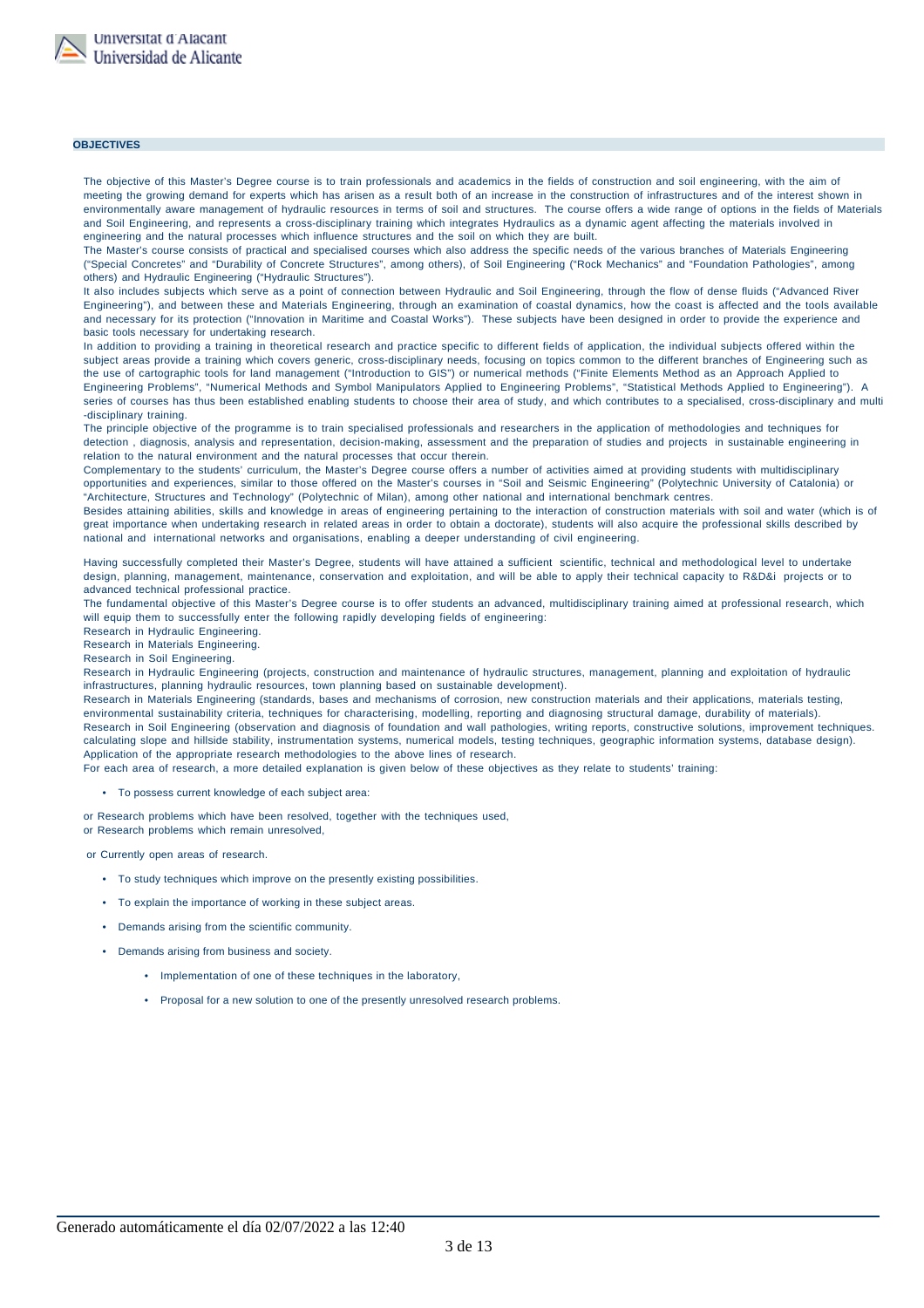

Universitat d'Alacant<br>Universidad de Alicante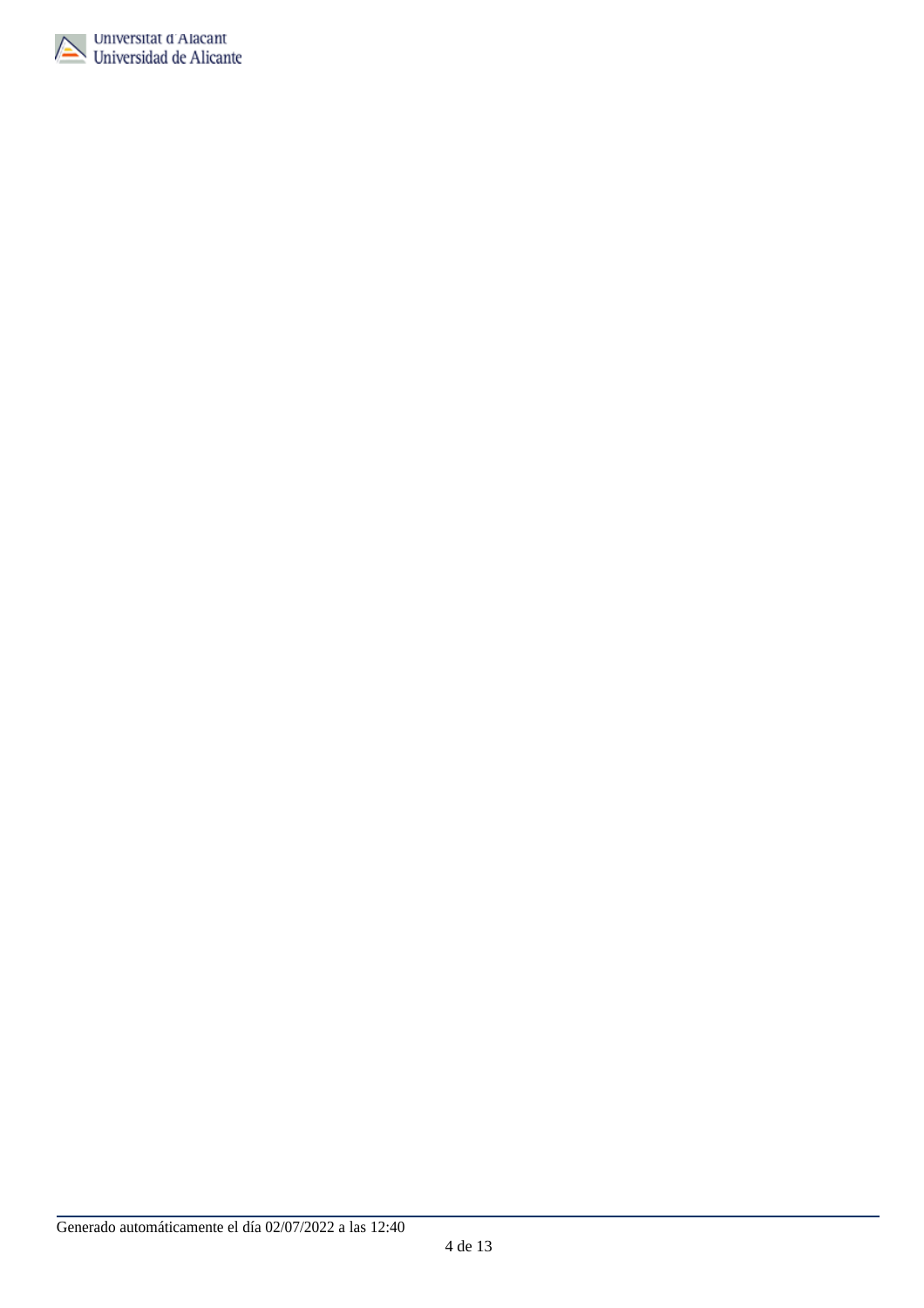

- [Structure of the Master's Degree: credits and subjects](https://cvnet.cpd.ua.es/webcvnet/PlanEstudio/traducirEstudioInfo.aspx?pidSolapa=11081#1)
- [Distribution of subjects by year/semester](https://cvnet.cpd.ua.es/webcvnet/PlanEstudio/traducirEstudioInfo.aspx?pidSolapa=11081#2)
- [General course programme](https://cvnet.cpd.ua.es/webcvnet/PlanEstudio/traducirEstudioInfo.aspx?pidSolapa=11081#3)

# **MASTER'S DEGREE: CREDITS AND SUBJECTS**

| <b>Subject type</b>         | <b>Credits</b> |
|-----------------------------|----------------|
| Compulsory (OB)             | 33             |
| Optional (OP)               | 21             |
| Master's Final Project (OB) |                |
| <b>TOTAL CREDITS</b>        | 60             |

# **DISTRIBUTION OF SUBJECTS BY YEAR/SEMESTER**

| FIRST SEMESTER 30 ECTS                                                                                                                                                                                 |                                                              | <b>SECOND SEMESTER 30 ECTS</b> |                                                                                                                                              |                                                                                                                                              |             |             |  |
|--------------------------------------------------------------------------------------------------------------------------------------------------------------------------------------------------------|--------------------------------------------------------------|--------------------------------|----------------------------------------------------------------------------------------------------------------------------------------------|----------------------------------------------------------------------------------------------------------------------------------------------|-------------|-------------|--|
| <b>SUBJECT</b>                                                                                                                                                                                         | <b>TYPE</b>                                                  |                                | <b>ECTS</b><br><b>SUBJECT</b>                                                                                                                |                                                                                                                                              | <b>TYPE</b> | <b>ECTS</b> |  |
|                                                                                                                                                                                                        | THE BASICS OF PHYSICS AND MATHEMATICS APPLIED TO ENGINEERING |                                |                                                                                                                                              |                                                                                                                                              |             |             |  |
| <b>STATISTICAL</b><br><b>METHODS</b><br><b>APPLIED TO</b><br><b>ENGINEERING</b>                                                                                                                        | <b>OB</b>                                                    | 3                              | <b>NUMERICAL</b><br><b>METHODS AND</b><br><b>SYMBOL</b><br><b>MANIPULATORS</b><br><b>APPLIED TO</b><br><b>ENGINEERING</b><br><b>PROBLEMS</b> |                                                                                                                                              | OP<br>OP    | 3           |  |
| THE BASIC                                                                                                                                                                                              | <b>OB</b>                                                    | 3                              |                                                                                                                                              | <b>FINITE ELEMENTS</b><br><b>METHOD AS AN</b><br><b>APPROACH APPLIED</b><br><b>TO ENGINEERING</b>                                            |             | 3           |  |
| PHYSICS OF                                                                                                                                                                                             |                                                              |                                |                                                                                                                                              | <b>PROBLEMS</b>                                                                                                                              |             |             |  |
| <b>VIBRATIONS AND</b><br><b>WAVE</b><br><b>PHENOMENA</b>                                                                                                                                               |                                                              |                                |                                                                                                                                              | <b>NUMERICAL</b><br><b>METHODS AND</b><br><b>SYMBOL</b><br><b>MANIPULATORS</b><br><b>APPLIED TO</b><br><b>ENGINEERING</b><br><b>PROBLEMS</b> | OP          | 3           |  |
| <b>DYNAMIC</b><br><b>ANALYSIS OF</b><br><b>STRUCTURES</b><br><b>APPLIED TO ANTI-</b><br><b>SEISMIC</b><br><b>CONSTRUCTIONS</b>                                                                         | OВ                                                           | 3                              |                                                                                                                                              | <b>NON-INVASIVE</b><br><b>ANALYSIS</b><br><b>TECHNIQUES</b><br><b>APPLIED TO CIVIL</b><br><b>ENGINEERING</b>                                 | OP          | 3           |  |
|                                                                                                                                                                                                        |                                                              |                                |                                                                                                                                              | <b>BASIC ASPECTS OF</b><br><b>FINITE ELEMENT</b><br><b>MODELLING</b>                                                                         | OP          | 3           |  |
| <b>HYDRAULIC ENGINEERING</b>                                                                                                                                                                           |                                                              |                                |                                                                                                                                              |                                                                                                                                              |             |             |  |
| <b>HYDRAULIC</b><br><b>STRUCTURES</b>                                                                                                                                                                  | OВ                                                           | 3                              |                                                                                                                                              | <b>ADVANCED RIVER</b><br><b>ENGINEERING</b>                                                                                                  | OP          | 3           |  |
|                                                                                                                                                                                                        |                                                              |                                |                                                                                                                                              | <b>INNOVATION IN</b><br><b>MARITIME AND</b><br><b>COASTAL</b><br><b>STRUCTURES</b>                                                           | OP          | 3           |  |
| <b>MATERIALS ENGINEERING</b>                                                                                                                                                                           |                                                              |                                |                                                                                                                                              |                                                                                                                                              |             |             |  |
| <b>SCIENCE AND</b><br><b>TECHNOLOGY OF</b><br><b>INORGANIC</b><br><b>CONGLOMERATES</b><br><b>AND PHYSICAL-</b><br><b>CHEMICAL</b><br><b>PROCESSES OF</b><br><b>DETERIORATION</b><br><b>IN CONCRETE</b> | <b>OB</b>                                                    | 3                              |                                                                                                                                              | PHYSICAL AND<br><b>MECHANICAL</b><br><b>CHARACTERISATION</b><br>OF CONCRETES<br><b>CONTAINING</b><br><b>RECYCLED</b><br><b>AGGREGATES</b>    | OP          | 3           |  |
| <b>SUPPLEMENTARY</b><br><b>CEMENTING</b>                                                                                                                                                               | <b>OB</b>                                                    | 3                              |                                                                                                                                              | <b>METHODOLOGY OF</b><br>PREVENTION AND                                                                                                      | OP          | 3           |  |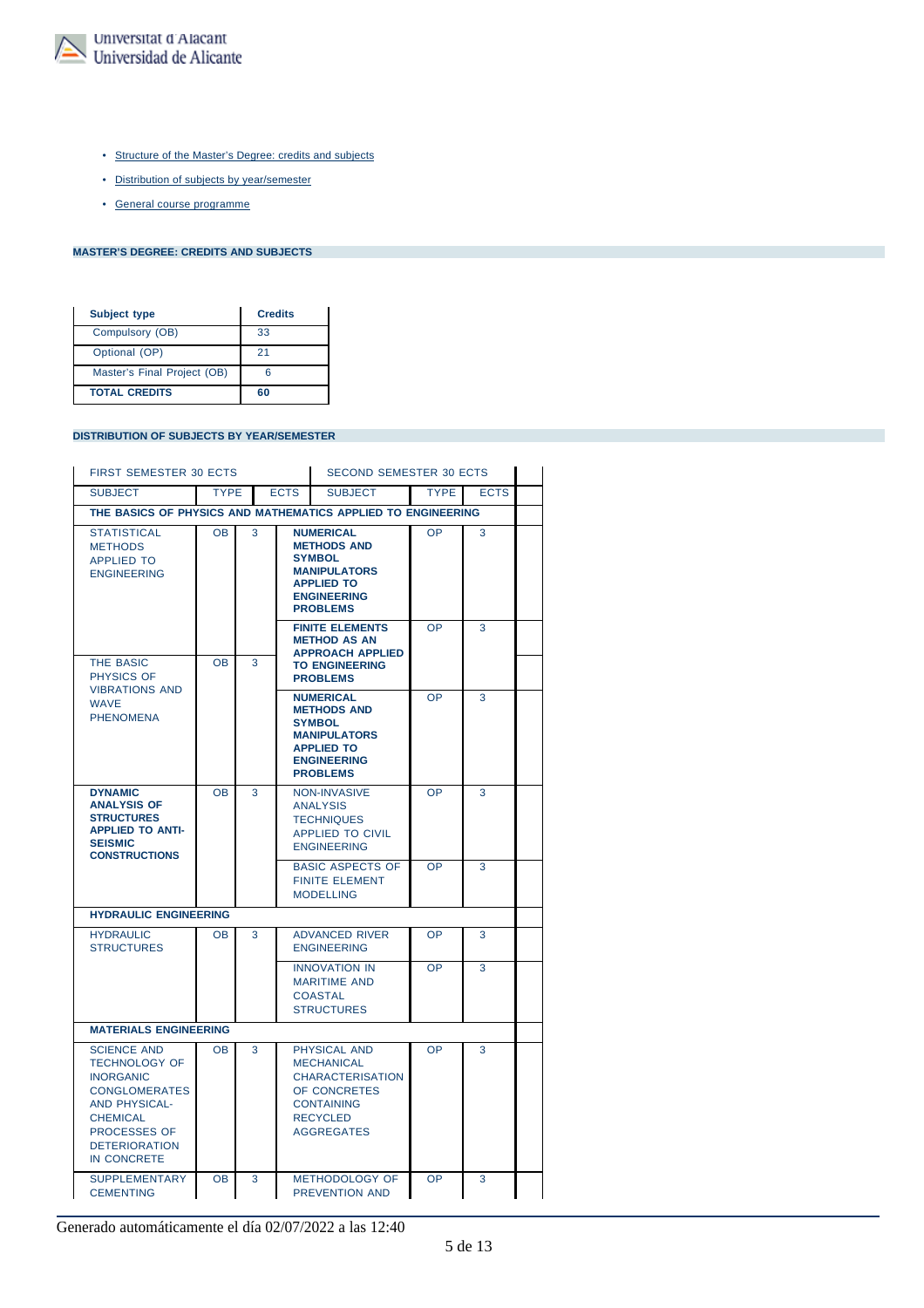

| <b>MATERIALS AND</b><br><b>SUSTAINABILITY</b><br>IN CIVIL<br><b>ENGINEERING</b> |                               |   | <b>DETECTION OF</b><br><b>DAMAGE IN CIVIL</b><br><b>WORKS</b><br><b>STRUCTURES AND</b><br><b>CONSTRUCTIONS</b>       |           |   |  |
|---------------------------------------------------------------------------------|-------------------------------|---|----------------------------------------------------------------------------------------------------------------------|-----------|---|--|
|                                                                                 |                               |   | <b>EXPERIMENTAL</b><br><b>PROCEDURES FOR</b><br><b>CORROSION</b><br><b>STUDIES</b>                                   | <b>OP</b> | 3 |  |
| <b>DURABILITY OF</b><br><b>CONCRETE</b><br><b>STRUCTURES</b>                    | <b>OB</b>                     | 3 | <b>MULITFUNCTIONAL</b><br><b>CONDUCTIVE</b><br><b>CONCRETE</b>                                                       | <b>OP</b> | 3 |  |
| <b>METALLIC</b><br><b>CORROSION IN</b><br><b>CONSTRUCTION</b>                   | <b>OB</b>                     | 3 | <b>MICROSTRUCTURAL</b><br><b>CHARACTERISATION</b><br><b>TECHNIQUES IN</b><br><b>CONSTRUCTION</b><br><b>MATERIALS</b> | OP        | 3 |  |
| <b>SPECIAL</b><br><b>CONCRETES</b>                                              | <b>OB</b>                     | 3 | <b>DESIGN OF</b><br><b>STRUCTURES</b><br><b>USING COMPOSITE</b><br><b>MATERIALS</b>                                  | <b>OP</b> | 3 |  |
| <b>SOIL ENGINEERING</b>                                                         |                               |   |                                                                                                                      |           |   |  |
| <b>INTRODUCTION</b>                                                             | <b>OB</b>                     | 3 | <b>ROCK MECHANICS</b>                                                                                                | <b>OB</b> | 3 |  |
| <b>TO GIS</b>                                                                   |                               |   | <b>SLOPE AND</b><br><b>HILLSIDE STABILITY</b>                                                                        | <b>OP</b> | 3 |  |
|                                                                                 |                               |   | <b>FOUNDATION</b><br><b>PATHOLOGIES</b>                                                                              | <b>OP</b> | 3 |  |
|                                                                                 | <b>MASTER'S FINAL PROJECT</b> |   |                                                                                                                      |           | 6 |  |
|                                                                                 |                               |   |                                                                                                                      |           |   |  |

#### **GENERAL COURSE PROGRAMME**

The course programme consists of four subject areas containing the 11 compulsory subjects and 14 optional subjects offered. Subjects have been grouped according to subject matter, providing coherent training related to the current areas of research offered in the doctorate programmes of those departments involved in the teaching of this course.

- A brief description is given below of the subject areas:
- 1. Basics of physics and mathematics applied to Engineering (FFMAI)
- 2. Hydraulic Engineering (IA)
- 3. Materials Engineering (IM)
- 4. Soil Engineering (IT)

**1.- The basics of physics and mathematics applied to Engineering (FFMAI)**: The aim of this subject is to extend and update knowledge in basic physics and mathematics, and in scientific research, thus enabling students to develop their ability to rigorously apply such knowledge to their own research .

**2.- Hydraulic Engineering (IA):** The aim of this subject is to offer students specific knowledge relevant to design, projects and studies related to the rehabilitation of hydraulic works, the mangement of hydraulic resources, the study of floods and the application of mathematical models for use in advanced river engineering.

**3.- Materials Engineering (IM):** This subject includes the study of the basic concepts of special concretes, including their characterisation, production and technology. In addition, the durability of concrete constructions will be studied in-depth, examining the science and technology of conglomerates, metal corrosion and the methodology of prevention and detection of damage. Likewise, students will study techniques for the microstructural characterisation of materials.

**4.- Soil Engineering (IT):** This subject addresses the concepts of rock mechanics and modelling using numerical methods. In addition, advanced concepts in the study of slope and hillside stabilty are examined, together with foundation pathology. Lastly, students are provided with an introduction to geographical information systems and their applications in land management.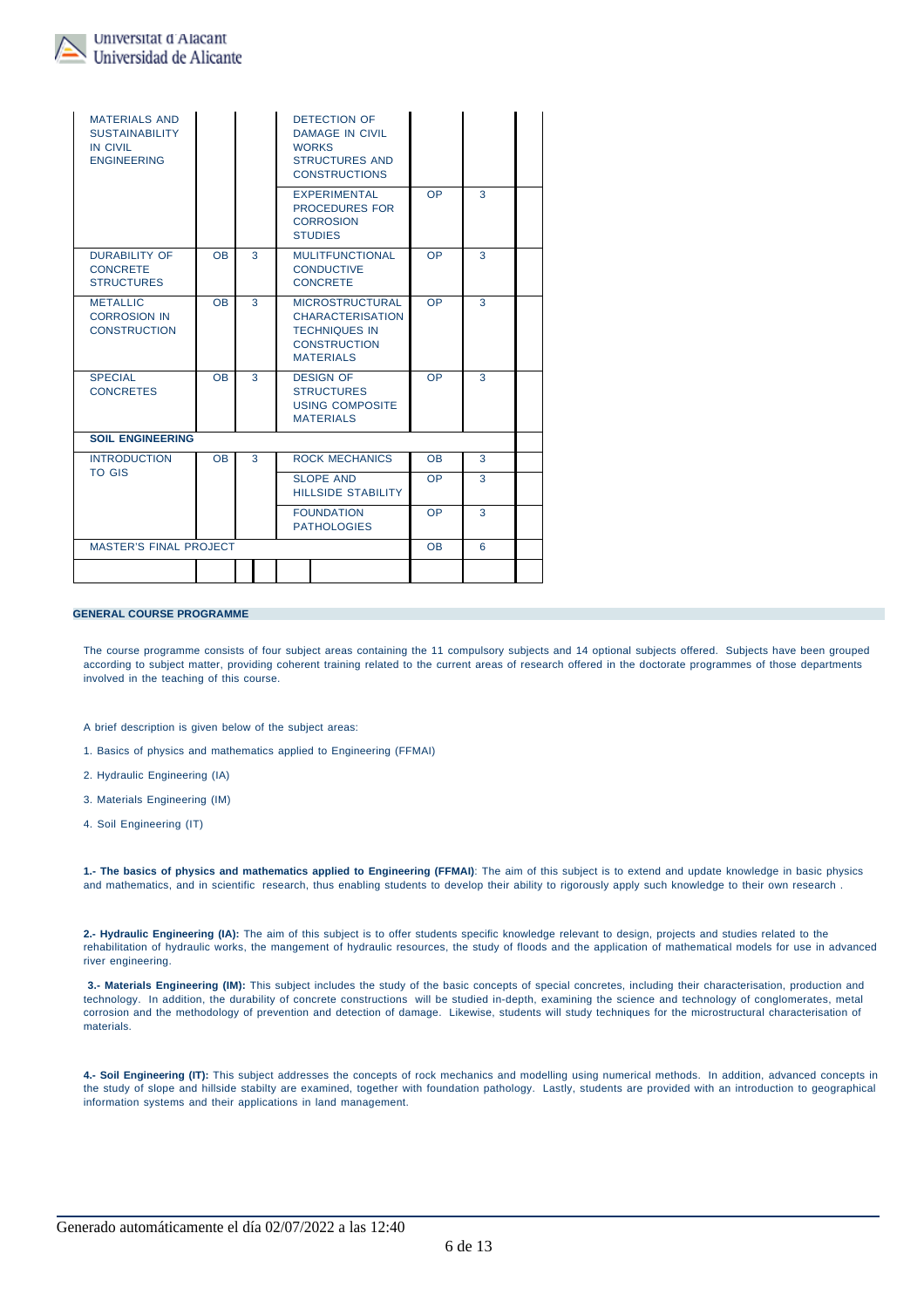

- **[Entry Requirements](file://babel/dvirtual/Aulas/Traduccion/SERVICIOS/EN%20CURSO/2011/INTERNOS/Gerencia%20UA/Gerencia%20Textos%20rev%20%20Tania/D026/Access/texto_repitido_2[1]_trad_draft.doc)**
- [Admission and Assessment Criteria](https://cvnet.cpd.ua.es/webcvnet/PlanEstudio/traducirEstudioInfo.aspx?pidSolapa=11101#2)
- [Pre-enrolment and Enrolment](https://cvnet.cpd.ua.es/webcvnet/PlanEstudio/traducirEstudioInfo.aspx?pidSolapa=11101#3)
- [Number of Places](https://cvnet.cpd.ua.es/webcvnet/PlanEstudio/planestudioPDF.aspx?plan=D026&caca=2020-21&lengua=E#4)

### **ENTRY REQUIREMENTS**

According to the Regulations of the University of Alicante, the following requirements must be complied to have access to official taught Master's degrees:

- 1. To be in possession of a SPANISH OFFICIAL GRADUATE DEGREE CERTIFICATE or other issued by an institution of higher education within the **[EHEA](http://economicas.ua.es/es/documentos/varios/paises-eees.pdf)** (European Higher Education) that enables the holder to have access to Master's degrees in the issuing .
- 2. To be in possession of an officially approved FOREIGN HIGHER EDUCATION DEGREE CERTIFICATE that had been recognised as equal to the degree that allows access to the requested studies.
- 3. To be in possession of a UNIVERSITY DEGREE CERTIFICATE obtained in a University or Higher Education Institution of COUNTRIES OUTSIDE THE EHEA, without the prior approval of their studies. In this case, the following should be considered:
	- Non- recognised degree certificates shall require a technical report showing an equivalence statement issued by the University of Alicante [\(ContinUA – Continuing Education Centre\)](http://web.ua.es/en/continua/continuous.html), for which the [corresponding fee s](http://web.ua.es/en/oia/access-pre-registration-and-registration/matricula/university-fees.html#evaluacion)hould be paid.
	- Access through this way does under no circumstances imply prior official approval of the holder's degree certificate, nor its recognition for purposes other than studying a master's degree.

### **ADMISSION AND ASSESSMENT CRITERIA**

#### **1. Admission Profile**

For admission to the University Master's Degree course in Materials, Hydraulic and Soil Engineering at the University of Alicante, applicants should hold one of the following:

- 1. An officially recognised Spanish Degree in Civil Engineering, Construction Engineering or a qualification as Architect, Industrial Engineer or related field.
- 2. A 5-year Degree in Road, Canal and Port Engineering, Chemistry, Physics, Geological Engineering, Architecture, Industrial Engineering or related fields, obtained according to course programmes in existence prior to the enactment of RD 1393/2007.
- 3. A 3-year Degree in Public Works, Architectural Technology, Industry or Mining, or related fields, obtained according to course programmes in existence prior to the enactment of RD 1393/2007, having successfully completed a number of credits equivalent to at least 180 ECTS credits.
- 4. An official university qualification issued by a higher education institution forming part of the European Space for Higher Education, officially equivalent to the qualifications indicated in points 1 and 2 above, and which qualifies the holder for admittance onto a Master's Degree course in the issuing country.
- 5. A non-homologated qualification from abroad, accrediting a level of training equivalent to the corresponding official Spanish university qualifications indicated in points 1 and 2 above, and which qualifies the holder for admittance to a Master's Degree course in the issuing country.

#### **2. Assessment criteria**

The selection criteria employed by the Master's Academic Committee are:

a) A three, four or five year Degree in Road, Canal and Port Engineering, Chemical Engineering, Physics, Geology, Architecture, Industrial Engineering , Public Works, Mining, or qualifications in related disciplines which are eligible for conversion to 240 European credits.

- b) Level of achievement reflected in the academic record.
- c) Grades obtained in subjects related to the Master's Degree.

The Master's Academic Committee will specify the selection criteria for adjudicating admissions to the Master's Degree. These criteria will be published on the Master's official web page during the pre-enrolment period. Where admission is denied, the Master's Academic Committee will provide the applicant with a written explanation of their decision.

# **PRE-ENROLMENT AND ENROLMENT**

### **PRE-ENROLMENT [+info](http://web.ua.es/en/continua/pre-registration.html)**

Students who intend to study for an officially recognised Master's Degree at the UA should complete pre-enrolment in accordance with the quidelines and deadlines specified annually.

#### **ENROLMENT [+info](http://web.ua.es/en/continua/registration.html)**

Following publication of the final list of those admitted to the course, an email containing a user password will be sent to successful applicants, enabling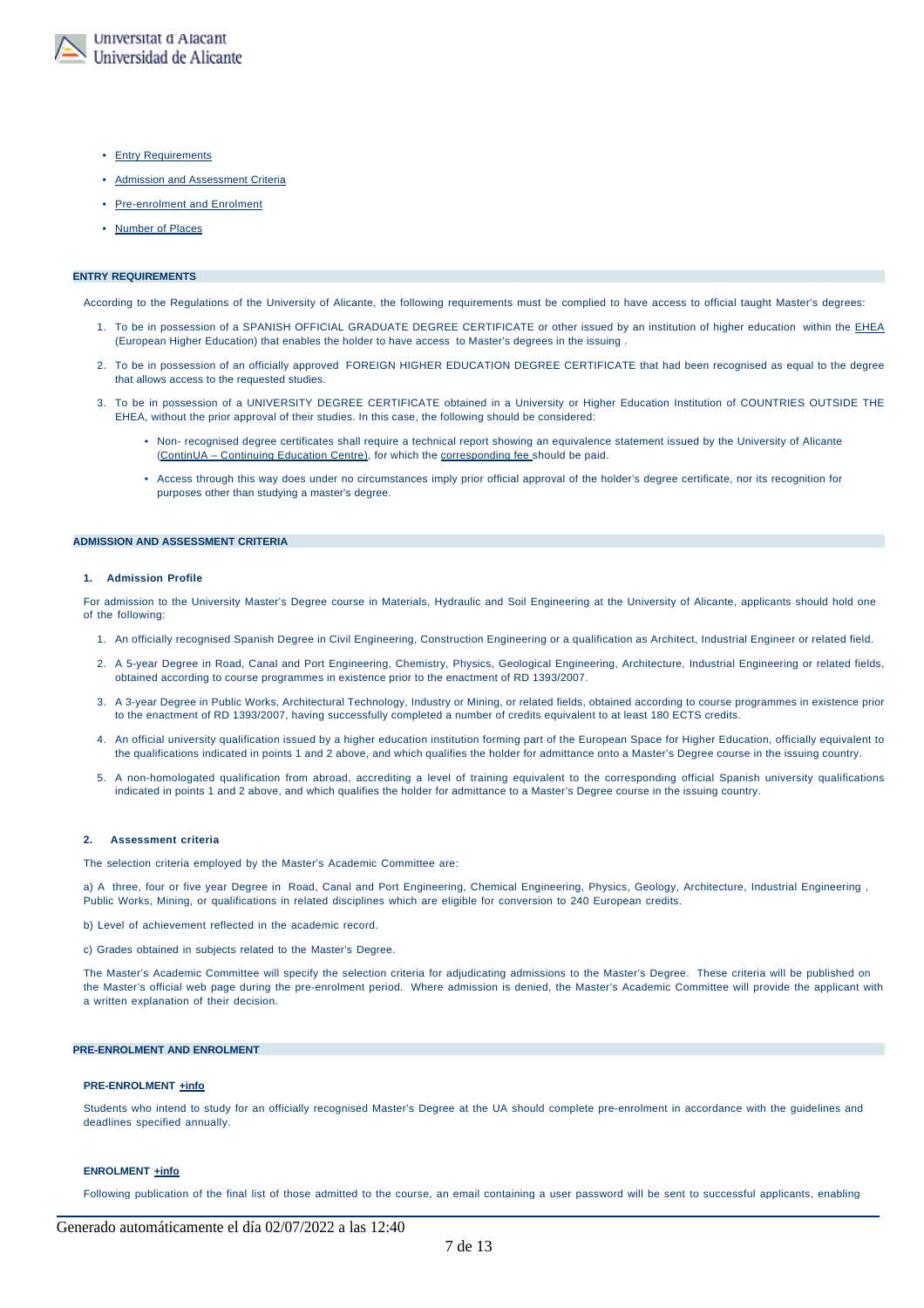

them to enrol via the **Campus Virtual** in accordance with the guidelines and deadlines specified annually.

In the registration process, the **documents issued abroad** must be official, duly notorised and translated. Further information:

• <http://sga.ua.es/en/academic-regulations/legalizacion/legalization-of-documents.html>

# **NUMBER OF PLACES**

|         | COURSE    NUMBER OF PLACES |
|---------|----------------------------|
| 2012-13 | 40                         |
| 2013-14 | 40                         |
| 2014-15 | 40                         |
| 2015-16 | 40                         |
| 2016-17 | 40                         |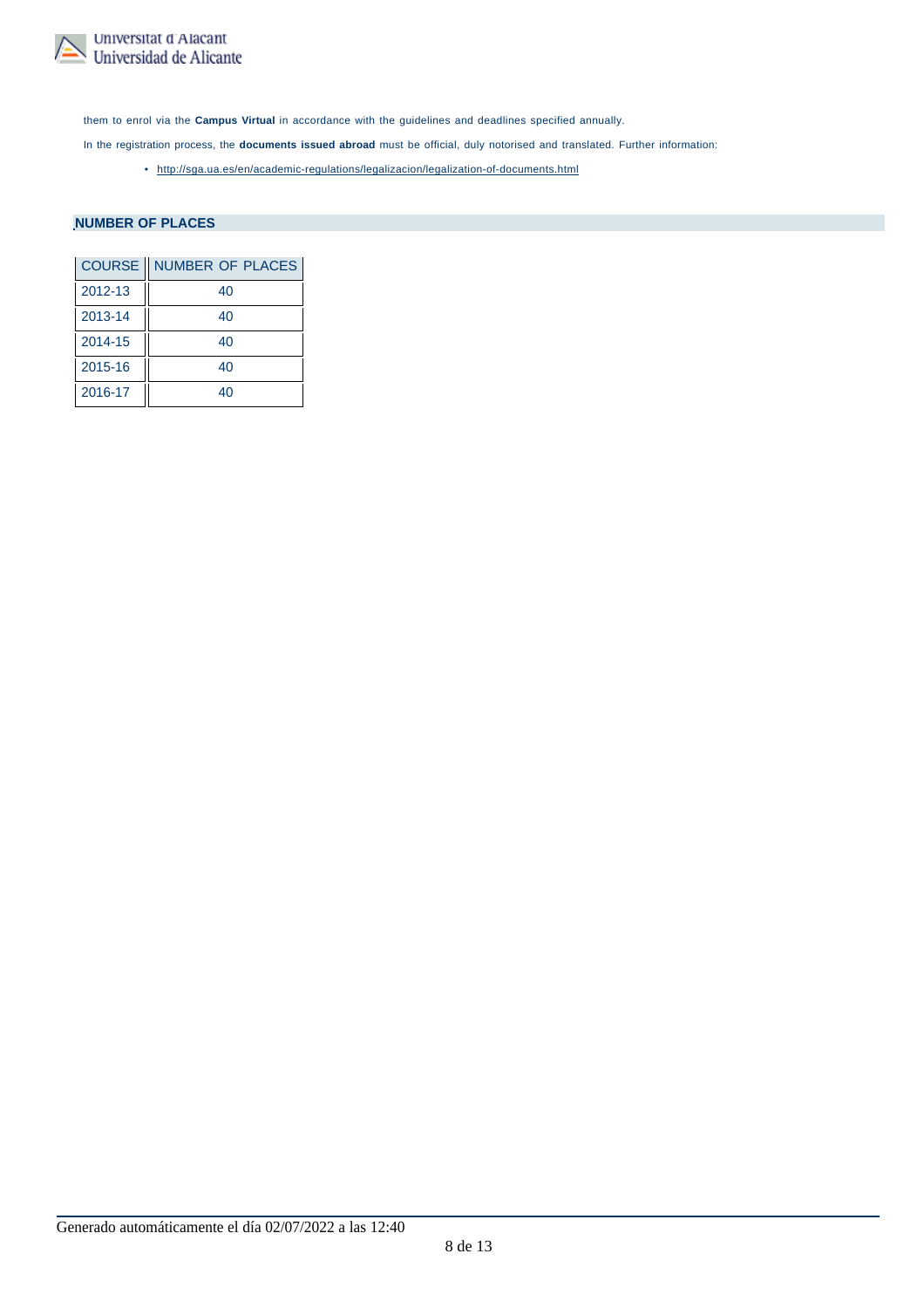

- [Focus](https://cvnet.cpd.ua.es/webcvnet/PlanEstudio/traducirEstudioInfo.aspx?pidSolapa=9003#1)
- [Degree course specialisation profile](https://cvnet.cpd.ua.es/webcvnet/PlanEstudio/traducirEstudioInfo.aspx?pidSolapa=9003#2)
- [Professional profile](https://cvnet.cpd.ua.es/webcvnet/PlanEstudio/traducirEstudioInfo.aspx?pidSolapa=9003#3)

## **FOCUS**

**Professional** 

## **DEGREE COURSE SPECIALISATION PROFILE**

The main objective of the Master's Degree is to enable students to acquire the professional skills necessary for the teaching profession, in line with the commonly accepted criteria and in compliance with current legislation.

Within the framework of the design of this Master's degree, it was considered that initial training should provide future teachers with the theoretical knowledge, practical skills, attitudes, interaction with colleagues and teaching practice necessary to provide the basis for further professional development. Indeed, life-long professional development is greatly influenced by the initial training received.

In this respect, the course programme is primarily aimed at producing teaching professionals, although the importance of undertaking educational research has not been overlooked. Thus, the role of research in the professional development of teachers is emphasised through the teaching practice.

It is necessary for teacher training to stress the teacher's role as mediator between personal and social development and learning, encouraging the personal, scientific and cultural education of students as citizens able to participate, exercise their rights and fulfill their obligations in a democratic society.

The aims of of the Master's Degree programme are as follows:

- To encourage the development of a holistic and analytical approach to the educational, social, cultural and environmental problems of our times.
- To foster a positive, critical attitude to professional identity.
- To encourage collaboration with other professionals within the educational context.
- To foster the use of research processes within the classroom as the basis for professional develoment.
- To provide a suitable cultural, personal, ethical and social training for teaching adolescents .
- To encourage an understanding of the relationships between learning models, the school context and the teaching approaches used in professional practice.
- To foster recognition, understanding and awareness of student diversity, based on their level of development,family background as well as the social and cultural contexts.

Achieving these objectives will enable future teachers to gain the required professionalskills for their vocation. Completion of this training programme also results in the progressive acquisition of educational skills, together with skills associated with the overall teaching and learning processes.

#### **PROFESSIONAL PROFILE**

#### **Professions for which the degree qualifies its holder**

Compulsory and Post-Compulsory Secondary Education Teacher, Vocational Training Teacher, Foreign Language Teacher, Arts or Sports Teacher.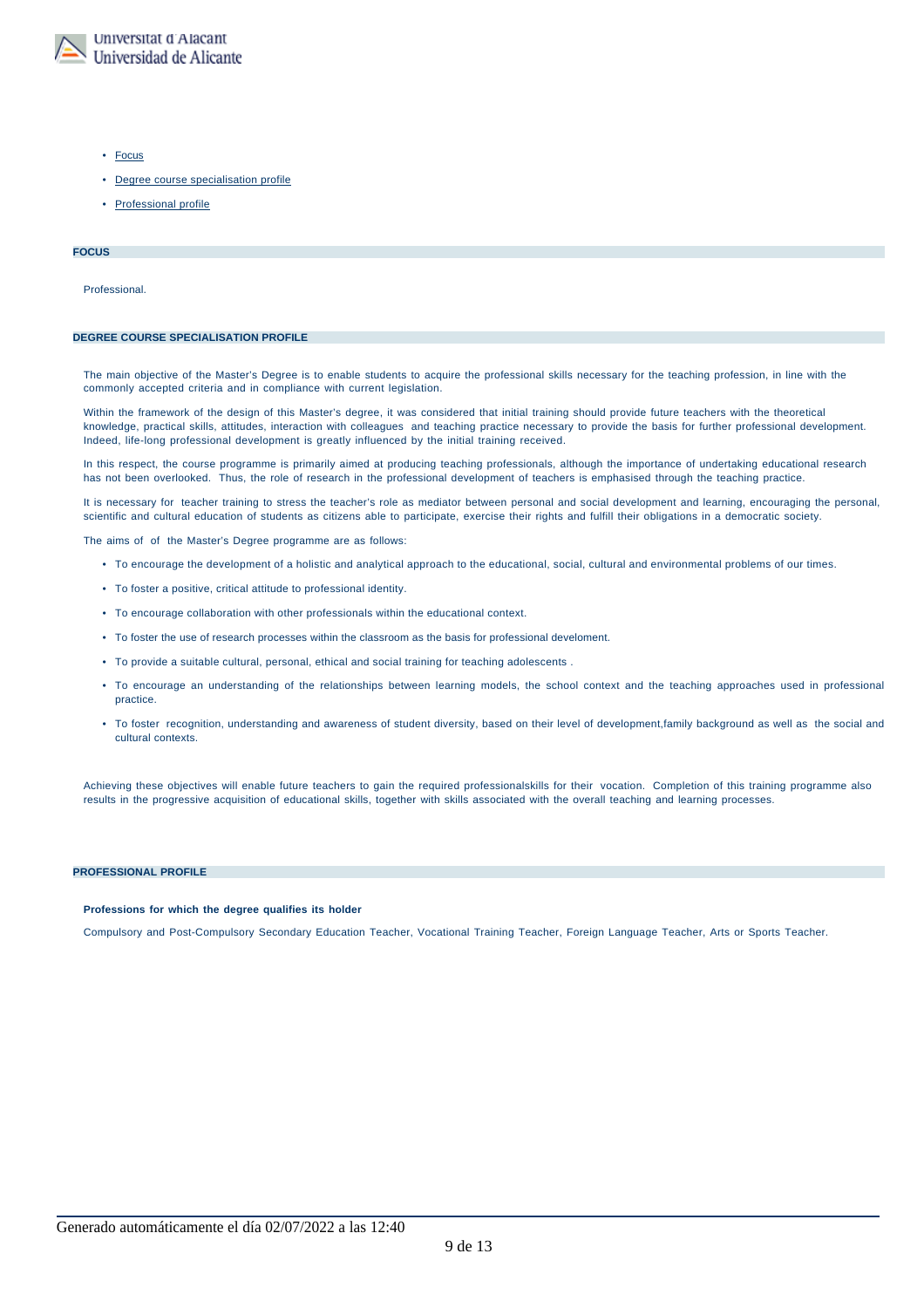

Universitat d'Alacant<br>Universidad de Alicante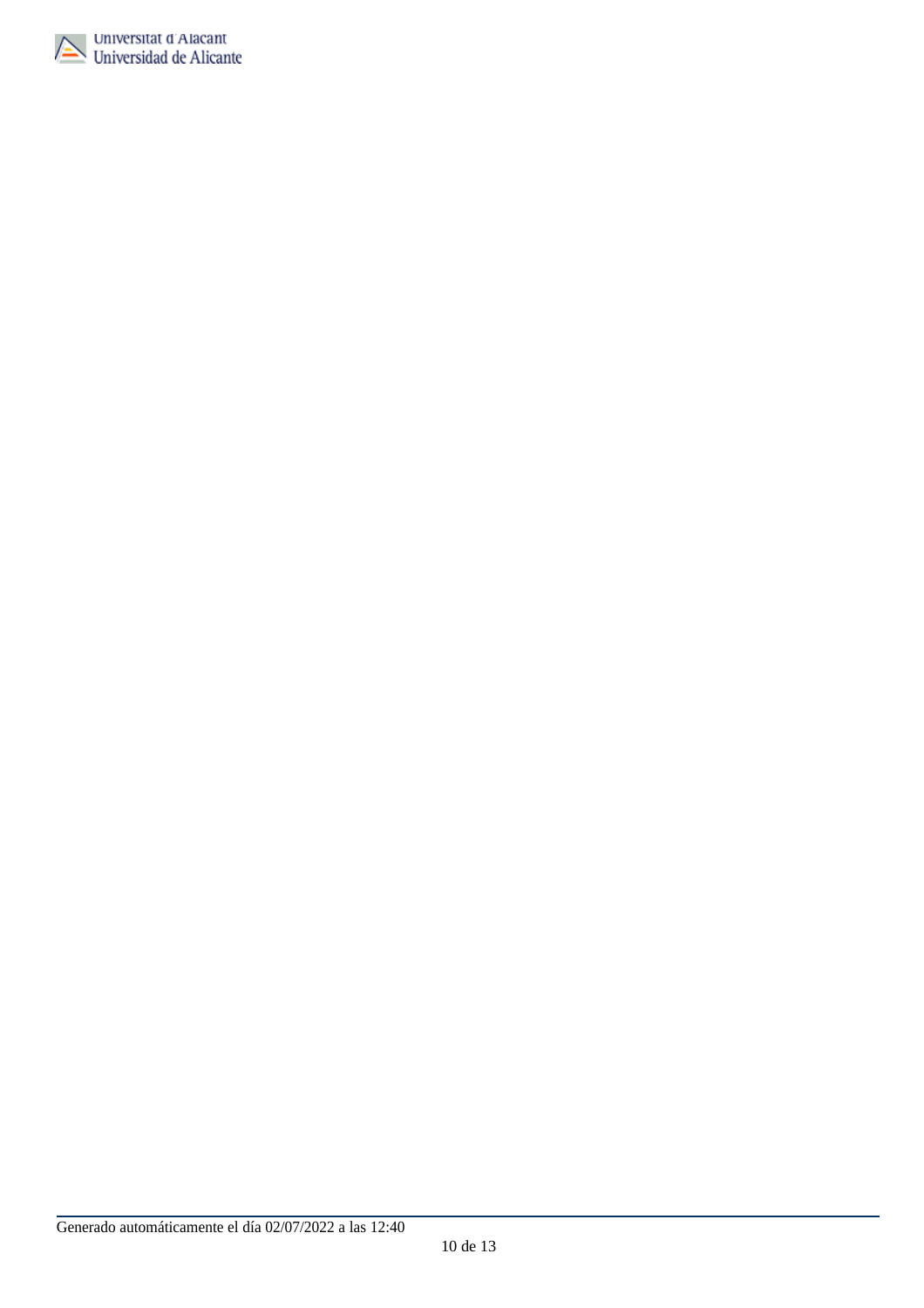

- [Verified Report](http://utc.ua.es/en/documentos/sgic/sgic-eps/master-s-programmes/memoria-verificada/d026-memoria-verificada.pdf)
- [Resolution from the Universities Council: Positive verification](http://utc.ua.es/en/documentos/sgic/sgic-eps/master-s-programmes/memoria-verificada/d026-resolucion-cu.pdf)
- [Resolution from the Universities Council: Accreditation renewal](http://utc.ua.es/en/documentos/sgic/sgic-eps/master-s-programmes/memoria-verificada/d026-renewal-accreditation-cu02.pdf)
- [Authorization from the Valencian Government](http://utc.ua.es/en/documentos/sgic/sgic-eps/master-s-programmes/memoria-verificada/d026-authorization-gv.pdf)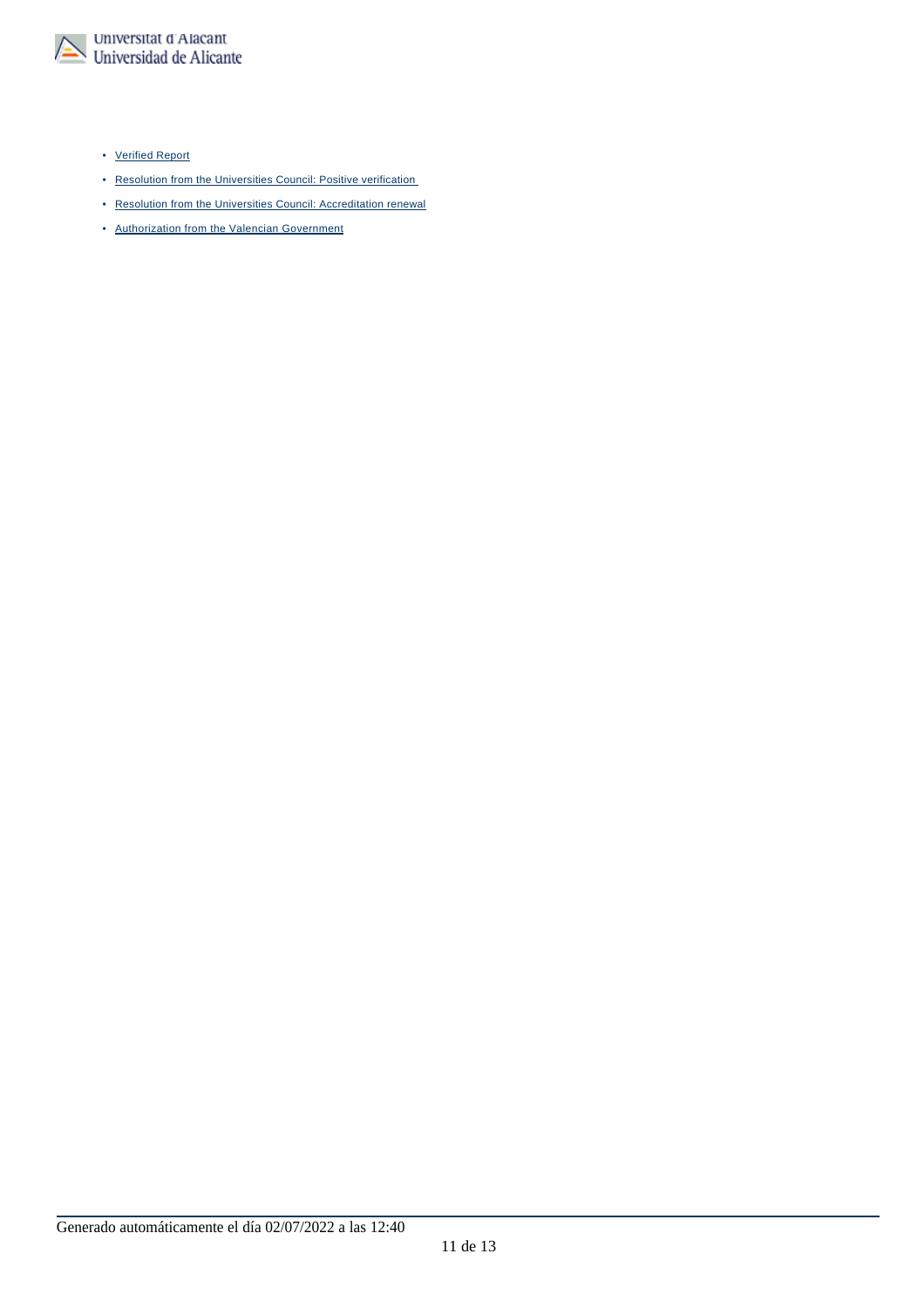

# **Internal Quality Assurance System (SGIC) of the Title**

- Structure of the Centre for Quality
	- [Comission of Internal Quality Guarantee](http://utc.ua.es/en/programs-quality/audit/eps/commission-on-guarantee-quality-internal-of-the-polytechnic-university-college.html)
	- [Other Commissions](http://utc.ua.es/en/programs-quality/audit/eps/other-committees.html)
- [Handbook SGIC](http://utc.ua.es/en/programs-quality/audit/eps/manual-sgic-polytechnic-university-college.html)
- [Procedures](http://utc.ua.es/en/programs-quality/audit/eps/procedures-sgic-polytechnic-university-college.html)
	- [Strategic \(PE\)](http://utc.ua.es/en/programs-quality/audit/eps/strategic-processes-sgic-polytechnic-university-college.html)
	- [Key \(PC\)](http://utc.ua.es/en/programs-quality/audit/eps/processes-key-sgic-polytechnic-university-college.html)
	- [Support \(PA\)](http://utc.ua.es/en/programs-quality/audit/eps/support-processes-sgic-polytechnic-university-college.html)
	- [Measurement \(PM\)](http://utc.ua.es/en/programs-quality/audit/eps/measurement-processes-sgic-polytechnic-university-college.html)
- [Management of the SGIC](http://cvnet3.cpd.ua.es/Astua/Account/LogOn?ReturnUrl=/Astua/) (Access to ASTUA)

### **Follow-up of the Title**

- [Self-reports UA](http://utc.ua.es/en/programs-quality/audit/eps/master-s-programmes/engineering-of-materials-water-and-land/materials-water-and-soil-engineering-self-reporting-ua.html)
- [External reports AVAP](http://utc.ua.es/en/programs-quality/audit/eps/master-s-programmes/engineering-of-materials-water-and-land/materials-water-and-soil-engineering-avap-external-reports.html)
- [Other reports](http://utc.ua.es/en/programs-quality/audit/eps/master-s-programmes/engineering-of-materials-water-and-land/materials-water-and-soil-engineering-other-reports.html)
- [Improvement Plans](http://utc.ua.es/en/programs-quality/audit/eps/master-s-programmes/engineering-of-materials-water-and-land/materials-water-and-soil-engineering-improvemen-plans.html)
- [Progress and Learning Outcomes](http://utc.ua.es/en/programs-quality/audit/progreso-y-resultado-del-aprendizaje.html)